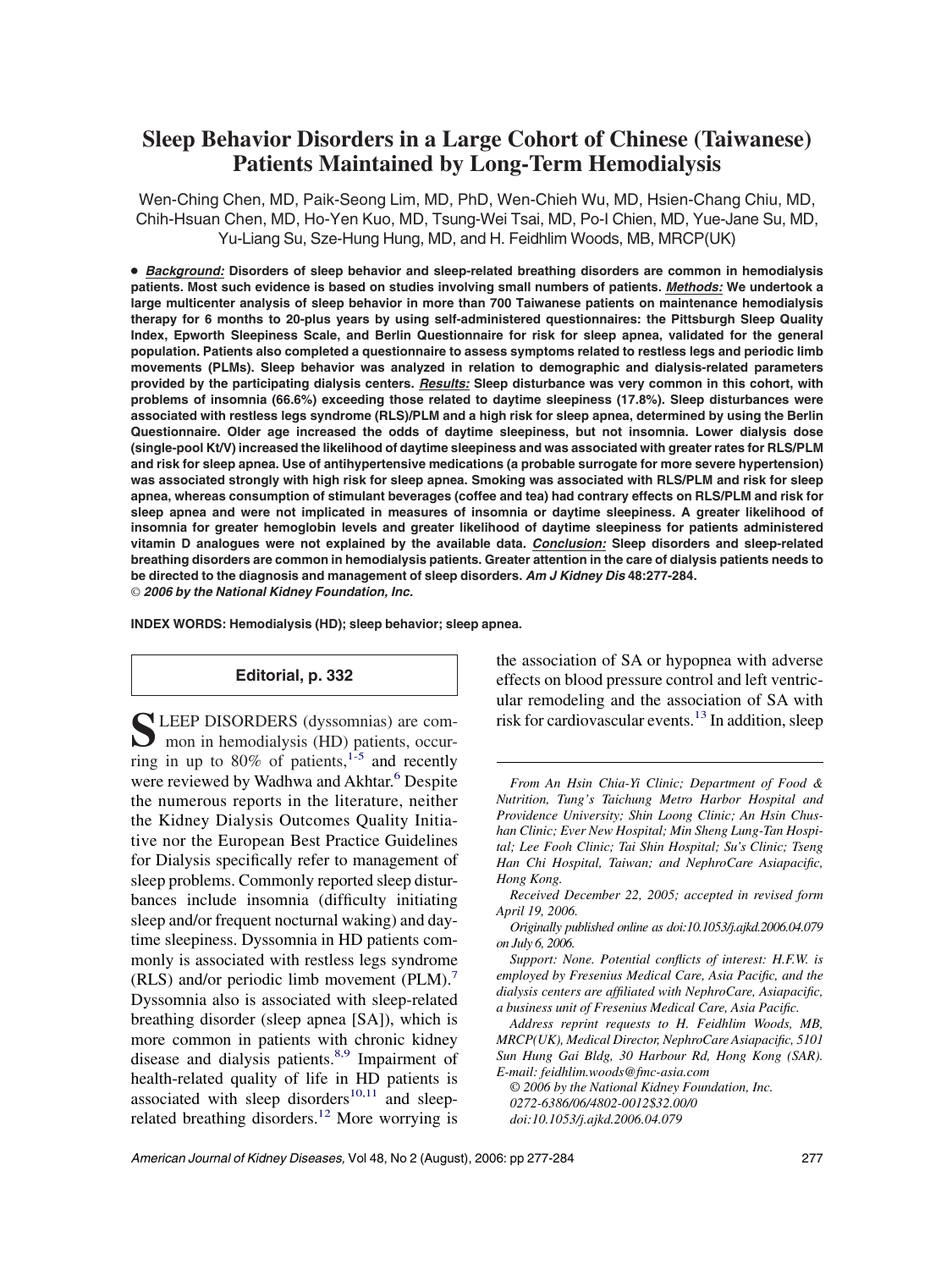deficit has been related to immune suppression.<sup>14</sup> Thus, sleep disorders possibly are associated with the 2 most common causes of morbidity and mortality in dialysis patients: cardiovascular disease and infection.

Causes of sleep disturbance in dialysis patients are unknown and likely to be multifactorial. Dyssomnia and its associations are evident in patients with advanced chronic kidney disease, appear to worsen as chronic kidney disease progresses, and are ameliorated only partially by dialysis treatment[.1-3](#page-7-0) Although nocturnal quotidian HD was reported to improve sleep patterns, only modest effects of this intense modality of HD were seen for RLS and PLM, whereas significant improvement was reported for SA[.15](#page-7-0) We are aware of only 1 other large cohort observational study that assessed self-reported sleep disturbances in HD patients. $<sup>5</sup>$  In that study, the investi-</sup> gators devised their own instrument for assessing sleep disorders, whereas we choose to use assessment instruments validated in the general population. Complete analysis of sleep disorders that might direct specific therapy are complex and time consuming (eg, polysomnography in sleep laboratories). To identify patients who might benefit most from such studies, it is first required to undertake screening studies with validated instruments. We have undertaken such a cohort study in more than 700 HD patients treated in 10 dialysis centers affiliated with Nephrocare Asia Pacific, Taiwan (a business unit of Fresenius Medical Care). Our findings generally support those of smaller studies and additionally provide possible new insights into the understanding of dyssomnias in HD patients.

#### METHODS

The study was conducted between September 1, 2004, and December 31, 2004. Of the 12 Nephrocare centers then operating in Taiwan, 10 centers agreed to recruit study subjects. A total of 1,024 patients were approached to participate in a self-assessment of sleep health, and 806 patients (78.7%) agreed. Of these, 736 patients completed the provided self-assessment questionnaires. The centers provided additional demographic data and data related to dialysis and laboratory parameters for each patient. The study was approved by the Medical Advisory Committee of Nephrocare Asia Pacific, Taiwan, following good practice guidelines for the conduct of clinical studies.

# *Sleep Health Assessment*

Three validated questionnaires (translated into Chinese) were self-administered by the patients, assisted as required by dialysis center staff: the Pittsburgh Sleep Quality Index  $(PSQI),<sup>16</sup>$  the Epworth Sleepiness Score  $(ESS),<sup>17</sup>$  and the Berlin Questionnaire<sup>18</sup> for identification of risk for SA. Although not specifically validated for a Chinese-speaking population, we found no components of the questionnaires that might make them inapplicable for this population. In addition, patients completed a questionnaire with their physicians to assess the presence of RLS and PLM of sleep. Patients documented their consumption of alcohol, coffee, and tea and their use of hypnotic agents.

## *Other Data*

Participating dialysis centers provided relevant and coincident data for dialysis prescription (frequency, dialysis time, filter flux, and blood flow rate); use of erythropoietin, vitamin D analogues, and antihypertensive medications; and results of laboratory tests, including calculated single-pool Kt/V (spKt/V). For laboratory results, reliance was placed on the routine monthly blood testing of patients according to procedures in place in each center.

#### *Statistical Analysis*

All data initially were entered in an Excel database (Microscoft Corp, Seattle, WA) and subsequently uploaded to an SPSS data file (SPSS, version 13; SSPS Inc, Chicago, IL) for analysis. As appropriate, data are summarized as mean  $\pm$  SD or median and range or interquartile range. Significance for associations was tested by using Spearman correlation and Kruskal-Wallis tests, as appropriate. To assess the possible influence of demographic and other variables on measures of sleep health, univariate logistic regression models were established for the odds of PSQI score higher than 5 (insomnia) or ESS score higher than 10 (daytime sleepiness), risk for SA (Berlin Questionnaire: high risk, 1; no risk, 0), and reporting of RLS/PLM (yes/no). For logistic regression analyses, variables were entered by using the forward conditional method, with statistical significance determined for  $\alpha = 0.05$ .

#### RESULTS

Of 736 completed questionnaires, 26 were rejected for incompleteness of data. Principal demographic and clinical characteristics of respondents are listed in [Table 1.](#page-2-0) Mean age was  $57.7 \pm 13.4$  (SD) years, and median time on dialysis therapy was 58 months (range, 6 to 287 months). Twenty-four percent of patients had diabetes. Ninety percent were administered erythropoietin; 38%, antihypertensive medications; and 25%, vitamin D analogues. Alcohol consumption was extremely low  $\left( \langle 2\% \rangle \right)$  of patients), and less than 10% of patients smoked cigarettes (20% in males). Less than 5% regularly drank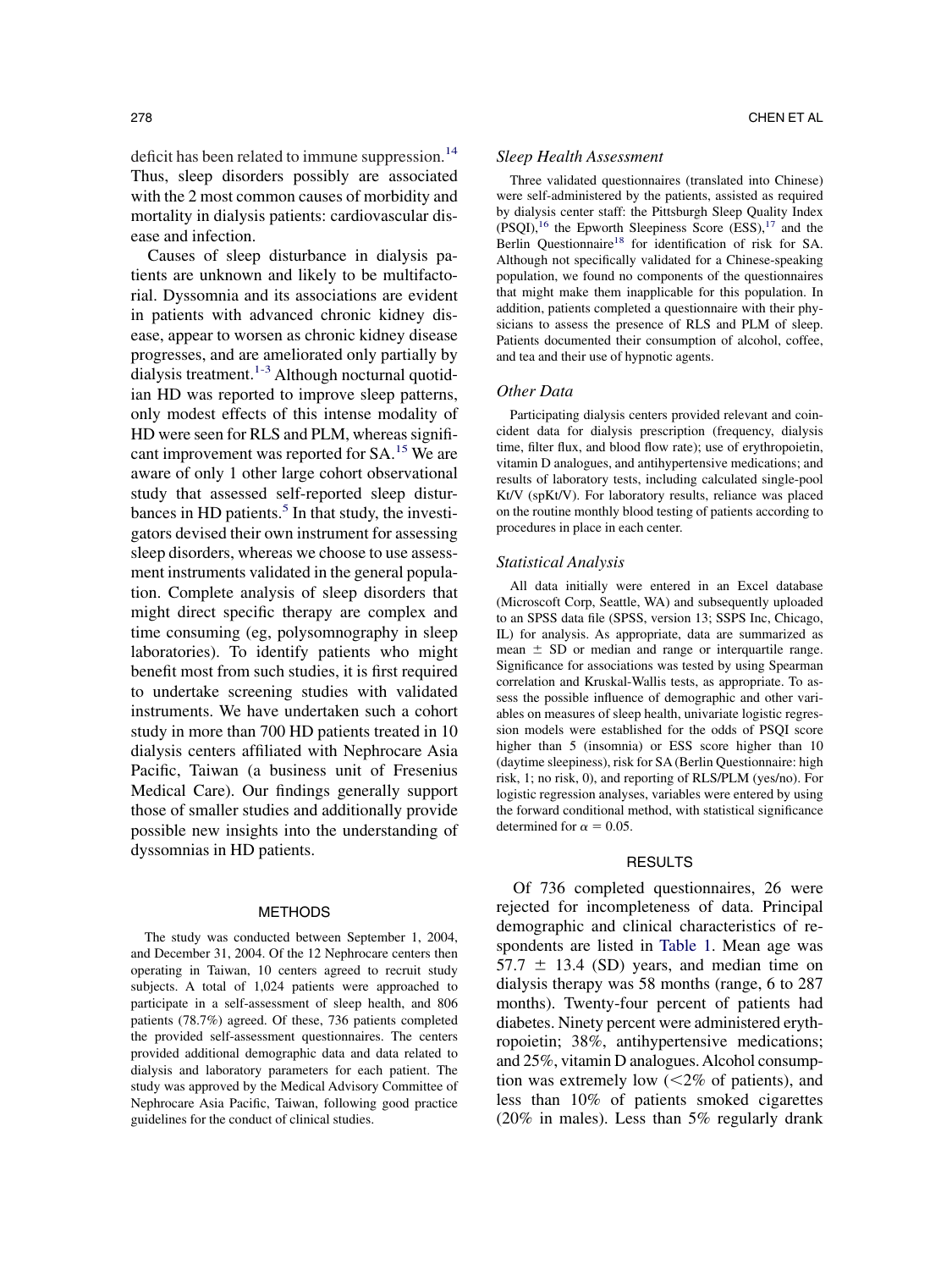**Table 1. General Characteristics**

<span id="page-2-0"></span>

| Women                                   | 375 (52.8)        |
|-----------------------------------------|-------------------|
| Men                                     | 335 (47.2)        |
| Diabetes                                | 167 (23.5)        |
| Age $(y)$                               | $57.6 \pm 13.38$  |
| Vintage (mo)                            | 58 (6-287)        |
| Antihypertensives                       | 266 (37.5)        |
| Erythropoietin                          | 639 (90.0)        |
| Vitamin D analogues                     | 176 (24.8)        |
| Drink alcohol                           | 13(1.8)           |
| Smoke cigarettes                        | 70 (9.9)          |
| Drink coffee                            | 29(4.1)           |
| Drink tea                               | 134 (18.9)        |
| Drink coffee or tea                     | 153 (21.5)        |
| Require hypnotics for sleep             | 252 (35.5)        |
| Dialysis                                |                   |
| Morning                                 | 307 (43.2)        |
| Afternoon                               | 296 (41.7)        |
| Evening                                 | 107 (15.1)        |
| Dialyzer                                |                   |
| High flux                               | 271 (38.2)        |
| Low flux                                | 439 (61.8)        |
| Blood flow (mL/min)                     | $269 \pm 35$      |
| Dialysis time (h)                       | $4.01 \pm 0.23$   |
| Predialysis blood urea nitrogen (mg/dL) | $61.7 \pm 16.21$  |
| spKt/V                                  | $1.47 \pm 0.29$   |
| Hemoglobin (g/dL)                       | $10.2 \pm 1.44$   |
| Albumin (g/dL)                          | $3.91 \pm 0.40$   |
| Creatinine (mg/dL)                      | $12.0 \pm 4.18$   |
| Sodium (mEq/L)                          | $138.8 \pm 3.42$  |
| Potassium (mEq/L)                       | $4.53 \pm 0.77$   |
| Chloride (mEq/L)                        | 100. $\pm$ 4.26   |
| Calcium (mg/dL)                         | $9.64 \pm 0.91$   |
| Phosphate (mg/dL)                       | $4.66 \pm 1.43$   |
| Calcium-phosphate product               | $44.8 \pm 14.15$  |
| iPTH (pg/mL)                            | $203.5 \pm 304.2$ |

NOTE. To convert blood urea nitrogen in mg/dL to mmol/L, multiply by 0.357; hemoglobin and albumin in g/dL to g/L, multiply by 10; creatinine in mg/dL to  $\mu$ mol/L, multiply by 88.4; sodium, potassium, and chloride in mEq/L to mmol/L, multiply by 1; calcium in mg/dL to mmol/L, multiply by 0.2495; phosphates in mg/dL to mmol/L, multiply by 0.323; iPTH in pg/mL to pmol/mL, multiply by 0.9.

coffee, whereas 19% regularly consumed tea. More than 35% of patients stated that they regularly used hypnotics to aid sleep. Fifteen percent of patients dialyzed in the evening, and the remainder were divided equally between morning and afternoon shifts. All patients dialyzed against bicarbonate-buffered dialysate and with dialysis machines with volumetrically controlled ultrafiltration. Thirty-eight percent of patients regularly dialyzed with a high-flux membrane. Average dialysis session duration was 4 hours, with little spread. Average blood flow rate was

(iPTH) were within acceptable ranges (Table 1). Median values and percentile distributions and frequencies for relevant sleep health indices are shown in [Table 2](#page-3-0) and [Fig 1.](#page-4-0) We were unable to identify a significant impact of patient sex for any of the measured indices (ESS and PSQI) and therefore report these results for men and women together. Values for the PSQI were normally distributed, whereas those for the ESS were highly skewed [\(Fig 1\)](#page-4-0). Daytime sleepiness (ESS score  $> 10$ ) was reported by 16.8% of patients, whereas problems with nocturnal sleeping were present in 66.6% of patients. Men and women had similar scores for the PSQI and ESS. RLS and/or PLM were reported by 23% of patients. According to results of the Berlin Questionnaire, 20% of patients were at risk for SA. Men had significantly greater rates for both conditions compared with women (risk for SA,  $P \le 0.0001$ ;  $RLS/PLM, P = 0.007$ .

phate product, and intact parathyroid hormone

Significant associations (Kruskal-Wallis) for RLS/PLM were identified for a high PSQI score  $(P = 0.04)$ , but not for a high ESS score  $(P = 0.04)$ 0.07). RLS/PLM was associated with a high risk for SA ( $P = 0.013$ ), lower spKt/V ( $P = 0.006$ ), smoking  $(P = 0.038)$ , and consumption of coffee  $(P = 0.001)$ , but not consumption of tea  $(P = 0.001)$ 0.233). No significant associations for RLS/PLM were identified for age, dialysis vintage, diabetes, use of antihypertensives, or blood hemoglobin, serum albumin, calcium, phosphate, or iPTH levels.

For risk for SA, significant associations were seen for use of antihypertensives ( $P < 0.0001$ ), smoking ( $P = 0.005$ ), consumption of tea ( $P =$ 0.009), but not coffee  $(P = 0.58)$ , and lower spKt/V  $(P = 0.003)$ . Risk for SA also was associated with high PSQI ( $P = 0.003$ ) and high ESS scores ( $P < 0.0001$ ). No significant associations for risk for SA were identified for age, vintage, diabetes, or blood hemoglobin, serum albumin, calcium, phosphate, or iPTH levels. Body mass index for patients at high risk for SA  $(22.62 \pm 3.95 \text{ kg/m}^2)$  was not significantly differ-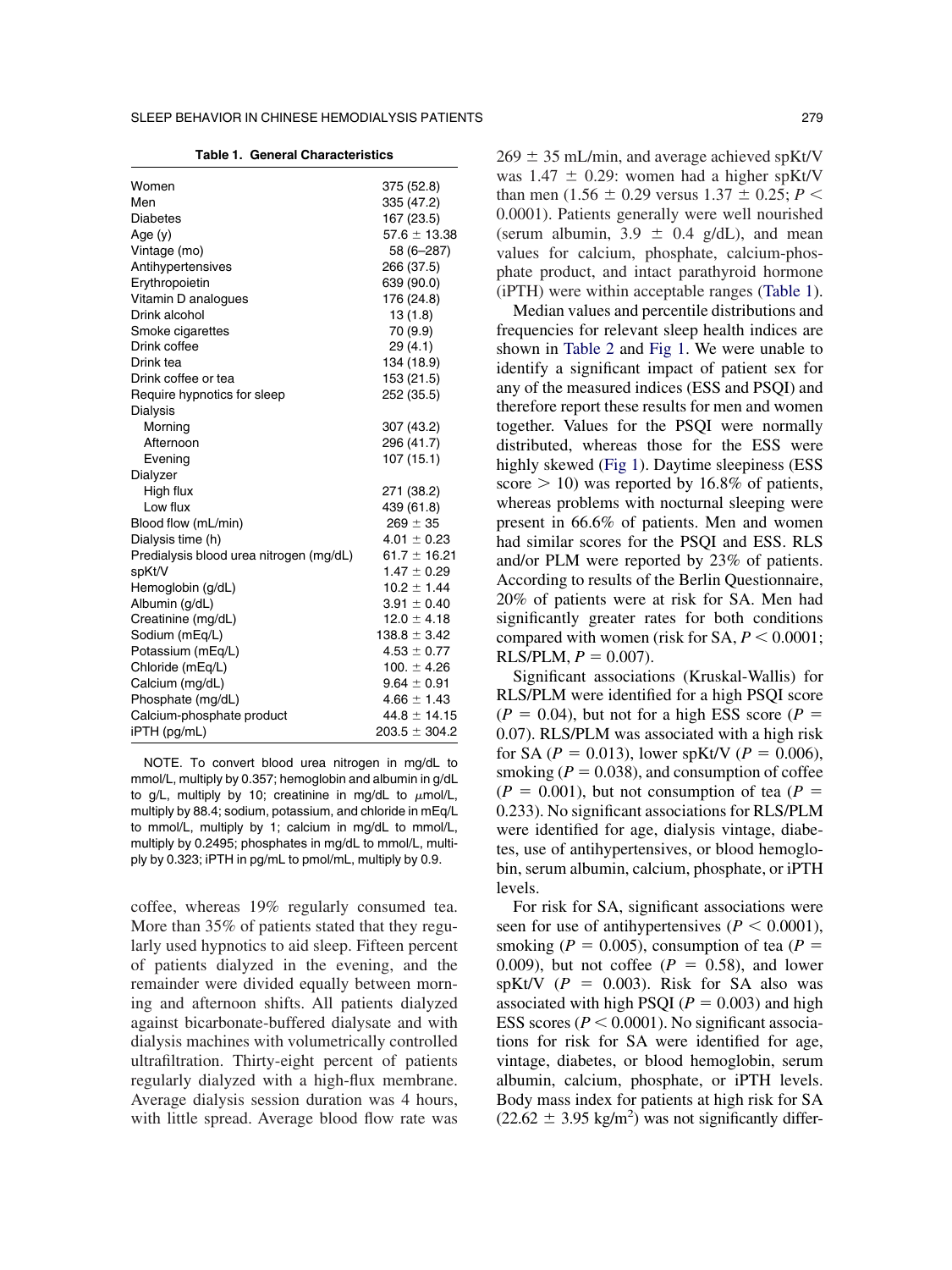<span id="page-3-0"></span>

| rable 2. Wudilly Of Sieep |         |                             |        |                             |         |  |  |
|---------------------------|---------|-----------------------------|--------|-----------------------------|---------|--|--|
|                           | Minimum | 25 <sup>th</sup> Percentile | Median | 75 <sup>th</sup> Percentile | Maximum |  |  |
| <b>ESS</b>                | 0       | 2                           | 5      | 8                           | 24      |  |  |
| <b>PSQI</b>               | 0       | 4                           | 7.5    | 11                          | 20      |  |  |
| Patients with:            | All     | Men                         | Women  |                             |         |  |  |
| $PSQI > 5$ (%)            | 66.62   | 65.37                       | 67.73  |                             |         |  |  |
| $ESS > 10$ (%)            | 16.76   | 16.12                       | 17.33  |                             |         |  |  |
| <b>RLS</b> (%)            | 12.96   | 14.63                       | 11.47  |                             |         |  |  |
| $PLM$ $(\%)$              | 12.96   | 16.12                       | 10.13  |                             |         |  |  |
| RLS and/or PLM (%)        | 22.96   | 27.46                       | 18.93  |                             |         |  |  |
| High risk for SA*         | 20.14   | 25.97                       | 14.93  |                             |         |  |  |
|                           |         |                             |        |                             |         |  |  |

**Table 2. Quality of Sleep**

\*Berlin Questionnaire.

ent from that of patients without this risk (22.25  $\pm$  $3.56$  kg/m<sup>2</sup>), and only 9 of 144 patients with high Berlin Questionnaire scores had a body mass index greater than 30 kg/m<sup>2</sup>. Use of hypnotics was associated with RLS/PLM ( $P = 0.005$ ), but not risk for  $SA(P = 0.22)$ .

Four logistic regression models were calculated for each PSQI score higher than 5, ESS score higher than 10, reported RLS/PLM, and high risk for SA by Berlin Questionnaire. Variables entered in the models included patient sex; age; diabetes; dialysis vintage; type of dialyzer (low or high flux); dialysis shift (morning, afternoon, evening); categorical variables for consumption of tea and coffee; cigarette smoking; use of antihypertensives, vitamin D analogues, and hypnotics; and laboratory variables, including hemoglobin, albumin, creatinine, calciumphosphate product, iPTH, and calculated spKt/V. For each model, sleep indices other than the dependent variable were included as either scalar (PSQI and ESS) or categorical variables (risk for SA, RLS/PLM). Results of the final iterations for each model are listed in [Table 3.](#page-5-0)

The likelihood of a high PSQI score was increased by a higher ESS score (10% for each unit) and for greater hemoglobin level (17% for each 1 g/dL [10 g/L]). High PSQI score was much more likely for patients reporting regular use of hypnotic agents, but this almost certainly represents reverse causality.

The likelihood of a high ESS score was increased by patient age (3% for each additional year), but marginally decreased for longer time on dialysis treatment (0.6% for each additional month). Use of vitamin D analogues increased the odds of a high ESS score, as did a high PSQI score (8% for each additional score unit). Daytime sleepiness was less likely in patients reporting regular use of hypnotics, and high ESS score was less likely for greater serum albumin levels. Daytime sleepiness was almost 4 times more likely to occur in patients with a high risk for SA by Berlin Questionnaire.

Patients with diabetes were 60% more likely to report RLS/PLM, and this symptom also was more likely for patients with higher scores for the PSQI and ESS (10% and 6% per unit score, respectively). The odds of RLS/PLM increased for greater serum creatinine level (7% per 1 g/dL  $[88 \ \mu$ mol/L]) and were lower in patients treated by using low-flux dialyzers. Regular coffee consumption greatly increased the likelihood of reporting RLS/PLM.

High risk for SA was less likely in women than men. Higher PSQI and ESS scores increased the likelihood of a high score on the Berlin Questionnaire (5% and 14% per unit score, respectively), and risk for SA was greater for those regularly consuming tea. Use of antihypertensives greatly increased the likelihood of risk for SA.

## **DISCUSSION**

To our knowledge, this is the largest survey of sleep behavior in Asian HD patients. We confirm that sleep disorders and such associated problems as RLS, PLM, and risk for SA are common in this HD population. Our results differ from others in that daytime sleepiness affected a minority of patients. We found significant correlations between various patterns of sleep disturbance and certain behaviors (eg, cigarette smoking, consumption of stimulant beverages). Higher scores for the PSQI and ESS independently predicted self-report of RLS and/or PLM, and, not surprisingly, daytime sleepiness was 4-fold more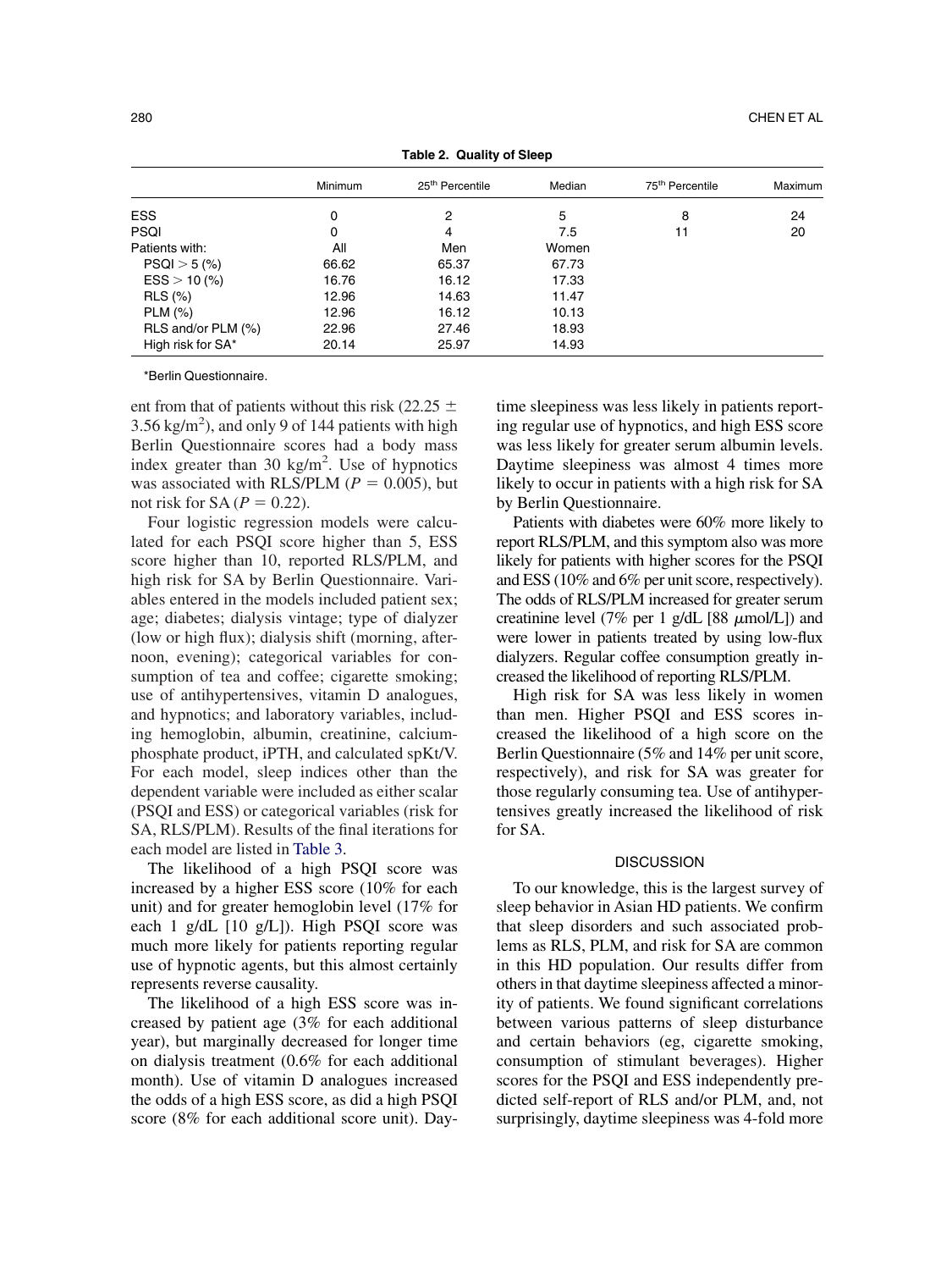<span id="page-4-0"></span>



likely in patients identified as high risk for SA. We interpret the increased likelihood of SA for use of antihypertensives as an example of reverse causality, which probably also explains the high likelihood of insomnia for patients regularly using hypnotic agents.

Hui et al<sup>19</sup> reported that sleep disorders, RLS, and SA were common in Chinese (Hong Kong) patients treated with continuous ambulatory peritoneal dialysis, and their results are not greatly dissimilar to our findings. Sabbatini et  $al<sup>5</sup>$  analyzed insomnia patterns in a large multicentric cohort of Italian HD patients. Eighty-six percent of 694 Italian HD patients had some degree of insomnia, and the investigators classified 45% as severely insomniac. Comparisons across these 2 large studies are hampered by the use of different assessment instruments, but the investigators re-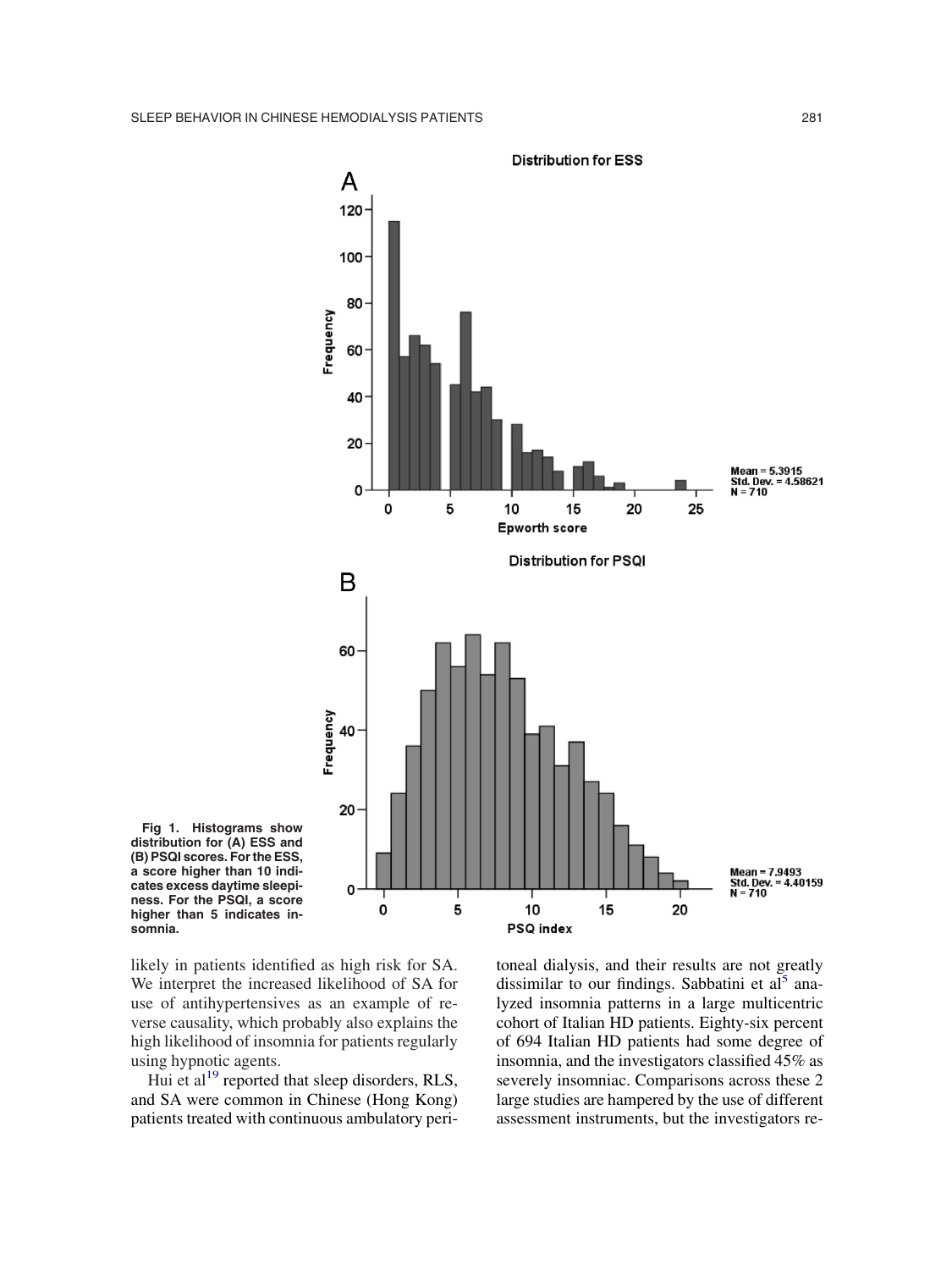<span id="page-5-0"></span>

|                                   | $\overline{P}$ | Odds   | 95% CI |        |
|-----------------------------------|----------------|--------|--------|--------|
|                                   |                |        | Lower  | Upper  |
| Logistic regression $PSQI > 5$    |                |        |        |        |
| Use hypnotics (yes v no)          | < 0.0001       | 15.356 | 8.754  | 26.937 |
| Hemoglobin (g/dL)                 | 0.027          | 1.168  | 1.018  | 1.336  |
| ESS (unit)                        | < 0.0001       | 1.102  | 1.056  | 1.150  |
| Logistic regression $ESS > 10$    |                |        |        |        |
| Age $(y)$                         | 0.009          | 1.026  | 1.006  | 1.046  |
| Vintage (mo)                      | 0.009          | 0.994  | 0.989  | 0.998  |
| Use hypnotics (yes v no)          | 0.049          | 0.592  | 0.352  | 0.997  |
| Use vitamin D analogue (yes v no) | 0.039          | 1.675  | 1.026  | 2.735  |
| Risk for SA (yes v no)            | < 0.0001       | 3.915  | 2.470  | 6.206  |
| Albumin (g/dL)                    | 0.040          | 0.541  | 0.300  | 0.973  |
| PSQI (unit)                       | 0.008          | 1.079  | 1.020  | 1.141  |
| Logistic regression RLS/PLM       |                |        |        |        |
| Diabetes (yes $v$ no)             | 0.032          | 1.603  | 1.043  | 2.465  |
| Consumes coffee (yes v no)        | 0.001          | 3.742  | 1.666  | 8.404  |
| Low-flux dialyzer (v high flux)   | 0.033          | 0.660  | 0.450  | 0.966  |
| Creatinine (mg/dL)                | 0.001          | 1.071  | 1.027  | 1.117  |
| PSQI (unit)                       | < 0.0001       | 1.102  | 1.056  | 1.150  |
| ESS (unit)                        | 0.005          | 1.058  | 1.017  | 1.100  |
| Logistic regression risk for SA   |                |        |        |        |
| Sex (female v male)               | 0.005          | 0.547  | 0.360  | 0.831  |
| Use antihypertensives (yes v no)  | < 0.0001       | 2.220  | 1.479  | 3.331  |
| Consumes tea (yes vno)            | 0.011          | 1.860  | 1.150  | 3.006  |
| PSQI (unit)                       | 0.029          | 1.054  | 1.005  | 1.104  |
| ESS (unit)                        | $<$ 0.0001     | 1.144  | 1.097  | 1.194  |

NOTE. See text for full description of regression models. Risk for SA according to Berlin Questionnaire.

ported greater rates for daytime sleepiness (41%) and RLS/PLM (37%) in the Italian cohort than we found in Taiwanese patients. In contrast to other reports, our patients showed more problems with insomnia (PSQI score  $>$  5) than daytime somnolence (ESS score  $> 10$ ), although both indices of dyssomnia correlated. Men and women scored equally on the PSQI and ESS, but men were more likely to be at risk for SA. The likelihood of daytime sleepiness, but not insomnia, was associated with older age. We could not identify an additional risk for sleep disturbance comparing patients with and without diabetes, which is consistent with the Italian study, $5$  but diabetes increased the likelihood of RLS/PLM. Current smoking was associated with RLS/PLM and risk for SA (Kruskall Wallis), but was not an independent predictor of either in logistic regression. Consumption of stimulant beverages (coffee and tea) also did not significantly impact on the odds of high PSQI and ESS scores and had contrary effects on RLS/PLM (coffee increased) and risk for SA (tea increased). We probably also

should have enquired about other beverages, such as colas.

Use of antihypertensive medications was associated strongly with risk for SA. Assuming that use of antihypertensive medications identifies patients with more severe hypertension, this association may be cause and effect. Obstructive SA (the form more likely to be associated with dialysis therapy) is associated with hypertension. Blood pressure increases during and immediately after apneic episodes, and this finding was confirmed in dialysis patients.<sup>20</sup> This increase in blood pressure reflects a surge of sympathetic activity about the time of apneic episodes, but other and complex cardiodynamic responses are likely. In at least 1 well-controlled study, continuous positive airway pressure decreased nocturnal blood pressure and had a modest effect on daytime blood pressure.<sup>21</sup> In the longer term, SA and the consequent hypoxemia are associated with left ventricular hypertrophy<sup>22</sup> and predict adverse cardiovascular outcomes in dialysis patients.<sup>13</sup> Zocalli et al<sup>22</sup> also provided evidence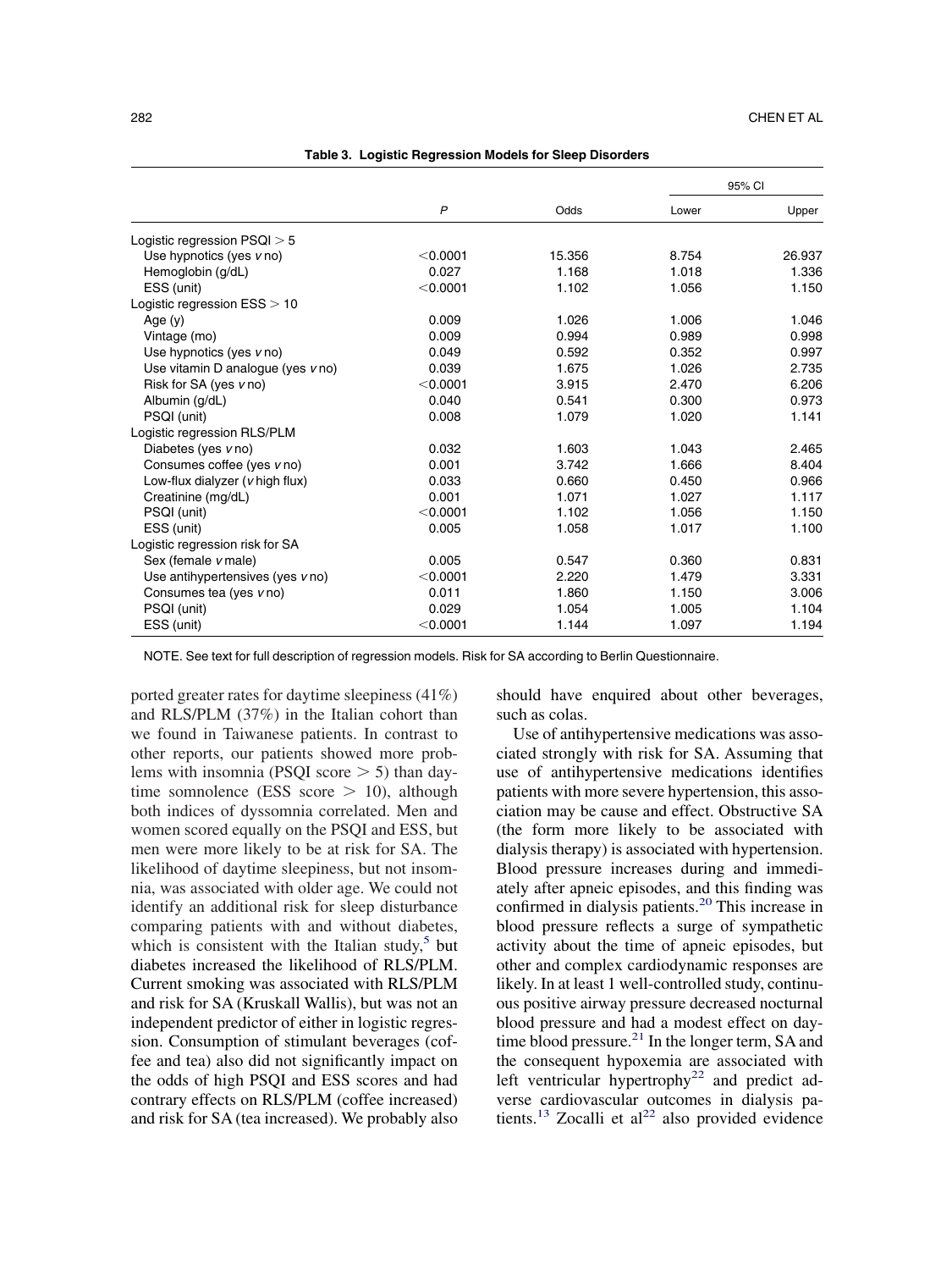that SA may contribute to autonomic neuropathy in HD patients. Combined, effects of SA on left ventricular remodeling and autonomic neuropathy therefore might contribute to such intradialytic symptoms as hypotension. As far as we are aware, such an association has not been researched. In our population, 20% of patients had a high risk for SA, determined by using the Berlin Questionnaire. These patients are candidates for more detailed sleep studies, including polysomnography and oximetry. Appropriate management of SA possibly would aid in management of hypertension, decrease the risk for cardiovascular disease, and ameliorate intradialytic symptomatic hypotension. Our data also suggest that management of SA would improve daytime sleepiness.

Dialysis shift had no independent effect on any of the recorded sleep patterns, whereas Sabbatini et al<sup>5</sup> identified greater odds of insomnia for patients dialyzing in the morning. However, in our patients, risk for SA was significantly less in patients dialyzing on the morning shift  $(P =$ 0.031, Mann-Whitney *U* test) compared with afternoon and evening shifts. This finding may reflect confounding for male patients, who were more likely to dialyze in the evenings. We could not identify an effect of dialyzer membrane flux on dyssomnia. Lower dose of dialysis (spKt/V) was associated with RLS/PLM and risk for SA, but dialysis dose was not an independent predictor of any sleep disorder, and the association of low spKt/V and RLS/PLM and risk for SA may be confounded by male sex (lower spKt/V than women).

Somnolence is a recognized symptom of advanced renal failure, and patients report greater alertness after initiation of dialysis therapy. This suggests retention of uremic toxin(s) with soporific properties, but also may reflect a complex derangement of multiple neurotransmitter systems that is only partially amenable to dialysis treatment. Yoshioka et al $^{23}$  reported actual worsening of sleep behavior after initiation of dialysis treatment, and the finding that sleep disturbance is similar on dialysis and nondialysis days is not consistent with a dialyzable soporific toxin(s) exerting an acutely reversible effect on sleep behavior[.3,24](#page-7-0) We are not aware of studies that specifically examined the relationship between dialysis dose or type (diffusive versus convective) and sleep disorders, although as reported, long nocturnal quotidian dialysis may improve some features of disordered sleep.<sup>15</sup>

The increased odds of high PSQI score for greater hemoglobin level and for high ESS score for use of vitamin D analogues were unexpected results for which we cannot speculate about the cause or association and that may simply be spurious findings arising from statistical analysis. Although dyssomnias and sleep-related breathing disorders in dialysis patients are common in the medical literature, the absence of reference to these disorders in the index of available textbooks about dialysis might suggest that sleep disorder is not a cause for concern. We confirm a high prevalence of sleep disorders in this large population of Taiwanese HD patients and believe it is a cause for concern and appropriate management. Lifestyle and dietary habits in this population may differ from those in other cultures and races, so we cannot confidently state that our findings are representative, but they generally are consistent with those of the Italian patients of Sabbatini et  $a<sup>5</sup>$  and results of smaller studies. We are especially alarmed at the high prevalence of risk for SA, 10-fold greater than reported in the general adult population, $25$  because of its known association with risk for cardiovascular disease and possible contribution to hypertension.<sup>13,20,22</sup> For those patients, it is planned to pursue further diagnostics and, as appropriate, implement specific treatment. However, other less life-threatening forms of dyssomnia in dialysis patients are likely to impair functioning and quality of life,  $9,10$  and remedial measures should be actively pursued. In the absence of specific guidelines, dialysis patients should receive the benefit of sleep hygiene remedial measures effective in the general popula- $\frac{1}{26}$ As with adequate nutrition, adequate sleep is a necessity of normal living. Unlike the attention given to adequate nutrition in dialysis patients, little or no attention is given to ensuring adequate sleep. This is a deficit that requires redressing.

Since submitting this report, we have become aware of another large (883 Italian patients) cohort screening study of sleep disorders in dialysis patients. Their results are very similar to ours in that insomnia was present in 69.1% and daytime sleepiness was present in 11.8% of patients. RLS